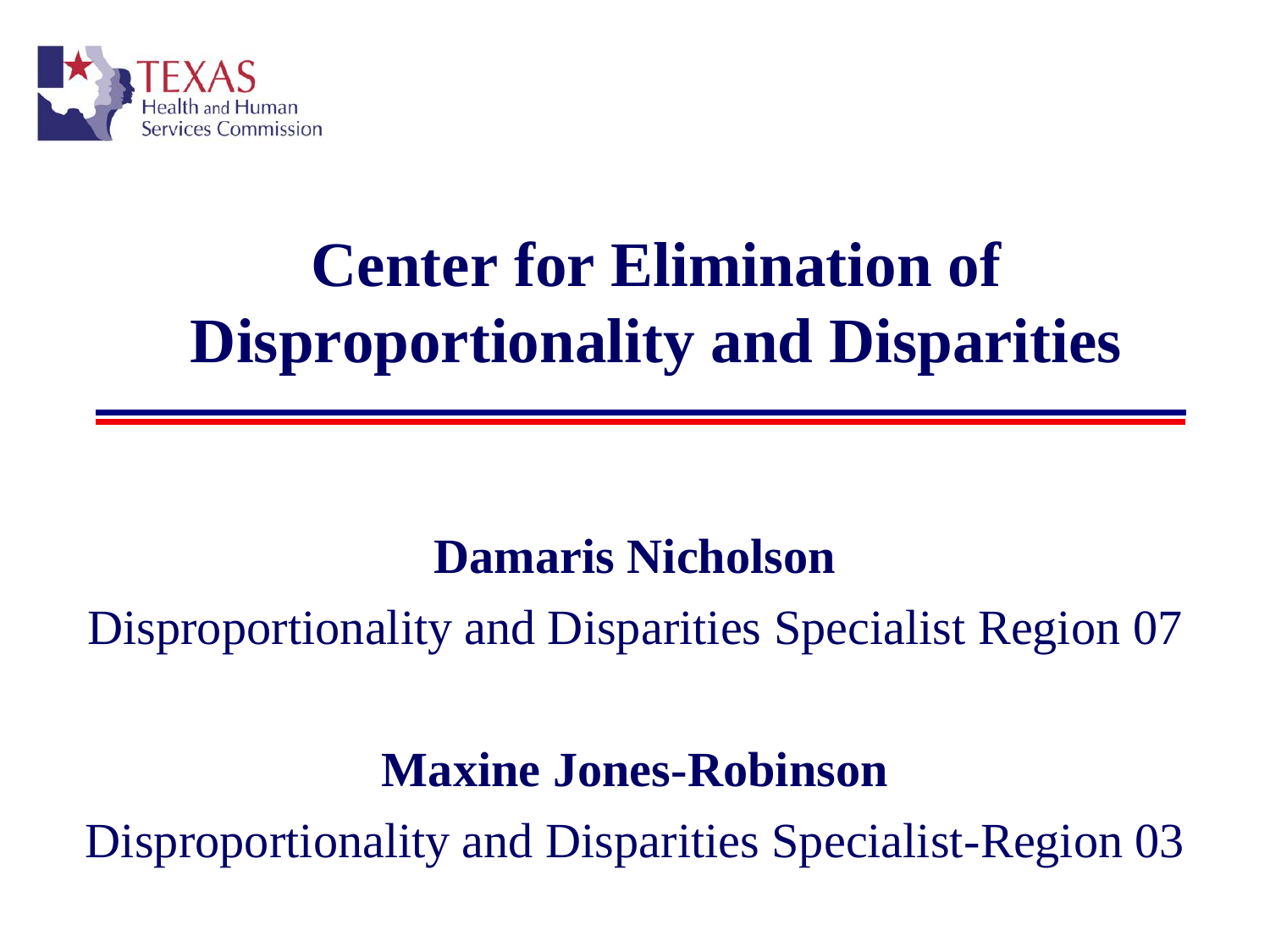

## **Mission**

To partner with Health and Human Service Commission agencies and external stakeholders to identify and eliminate disproportionality and disparities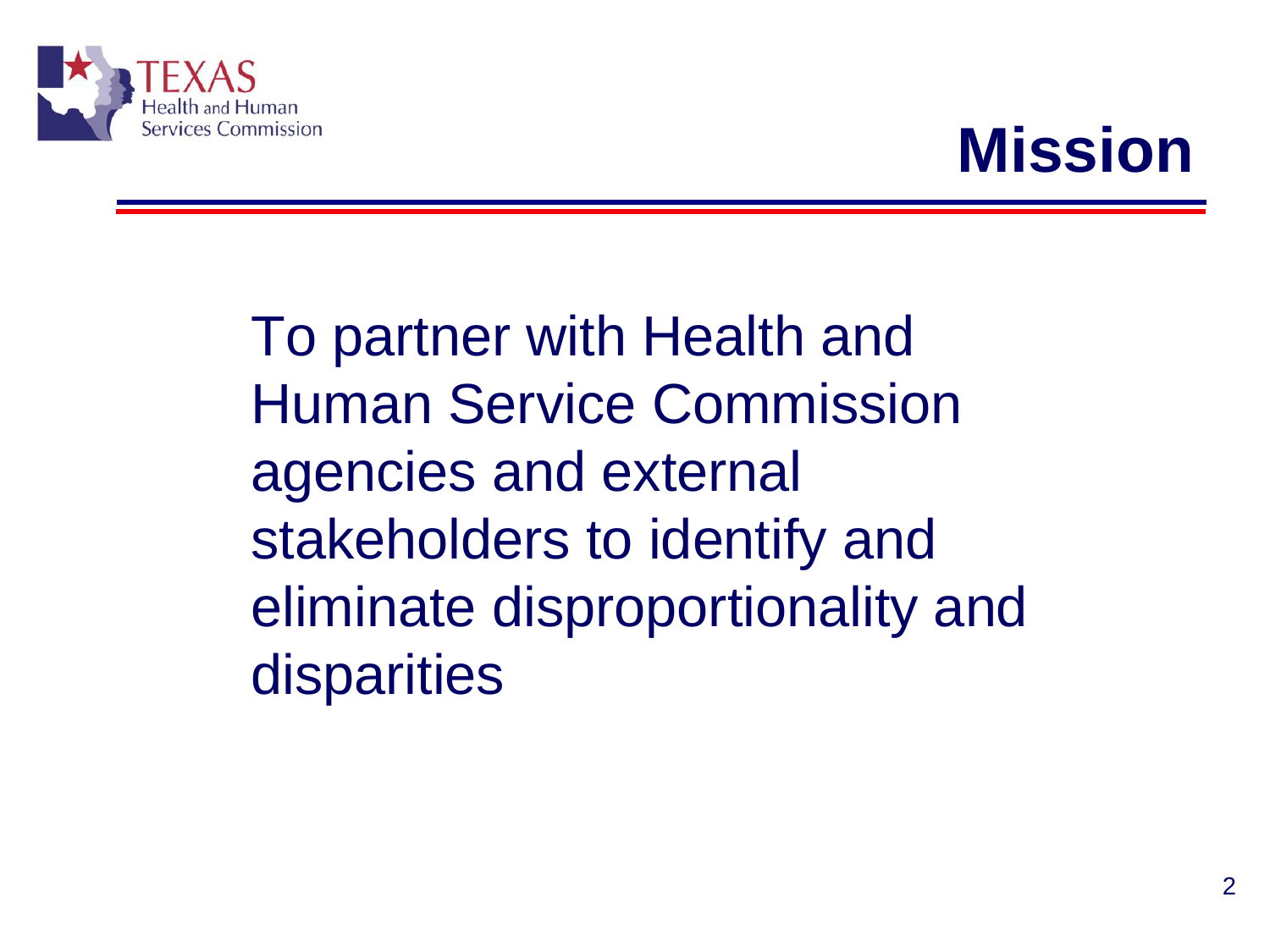

#### **Many terms are used to describe racial inequity in outcomes across systems**

| <b>Term</b>                                        | <b>Definition</b>                                                                                                                                                                                                                                        |
|----------------------------------------------------|----------------------------------------------------------------------------------------------------------------------------------------------------------------------------------------------------------------------------------------------------------|
| <b>Disproportionality</b>                          | The over- or under- representation of a particular group or race in a public system (e.g. the child<br>welfare or criminal justice systems) compared to their representation in the general population.                                                  |
| <b>Disparity</b>                                   | The condition or fact of being unequal among specific population groups as compared to other<br>groups, due to inequitable treatment or services.                                                                                                        |
| <b>Health Disparity</b>                            | Preventable differences in the burden of disease, or availability of opportunities to achieve<br>optimal health that are experienced based on gender, race or ethnicity, education or income,<br>disability, or living in various geographic localities. |
| <b>Disproportionate</b><br><b>Minority Contact</b> | The disproportionate number of minority youth that come into contact with the juvenile justice<br>system.                                                                                                                                                |
| <b>Achievement Gap</b>                             | The observed disparity on a number of educational measures between the performance of<br>groups of students                                                                                                                                              |
| <b>Equality</b>                                    | The concept that everyone should be treated in exactly the same way.                                                                                                                                                                                     |
| <b>Equity</b>                                      | The concept that everyone should have a fair opportunity to attain their potential.                                                                                                                                                                      |
| <b>Equity Lens</b>                                 | The "lens" through which conditions and circumstances are viewed, to understand who receives<br>the benefits and who bears the burdens of any given program, policy, or practice.                                                                        |

Source: 1. Myers, 2010 (See Don Baumann for complete citation). 2. Ibid. 3.

ojjdp.gov/dmc; NEA, "Disproportionality: Inappropriate identification of Culturally and Linguistically Diverse Children,"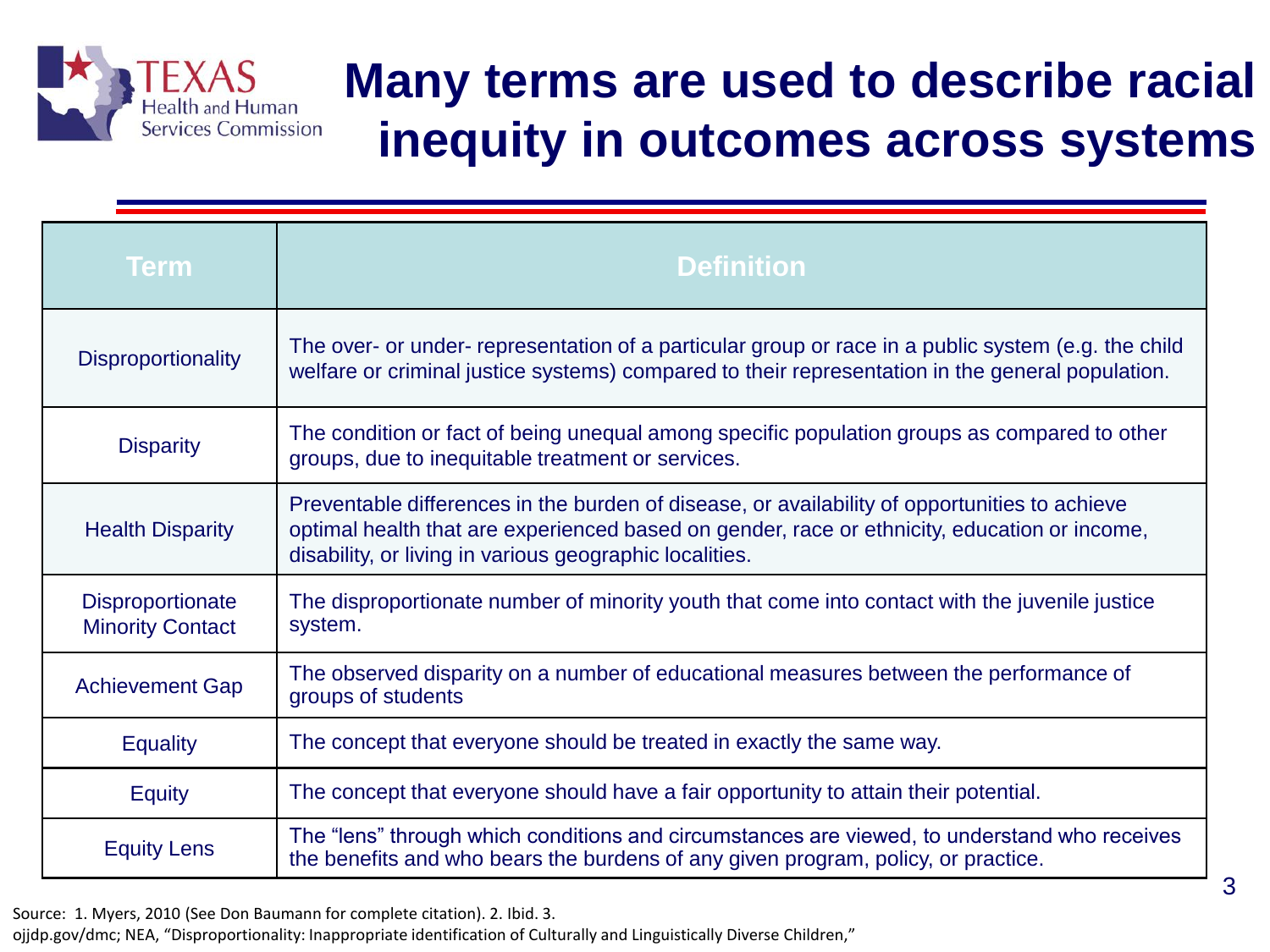



# **Dot Exercise**

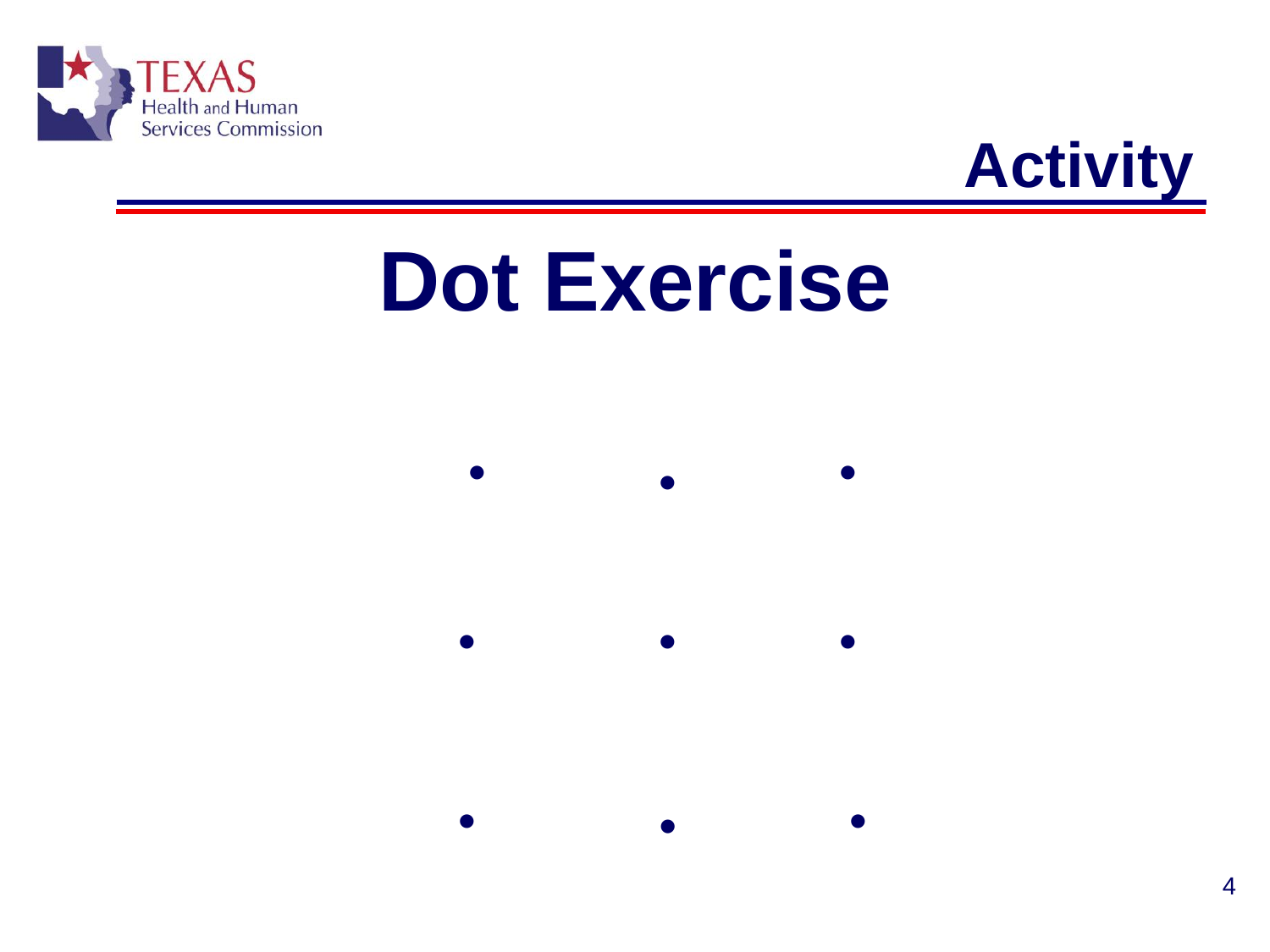

# **Texas Cross Systems Data**

Expulsions

African American Hispanic White



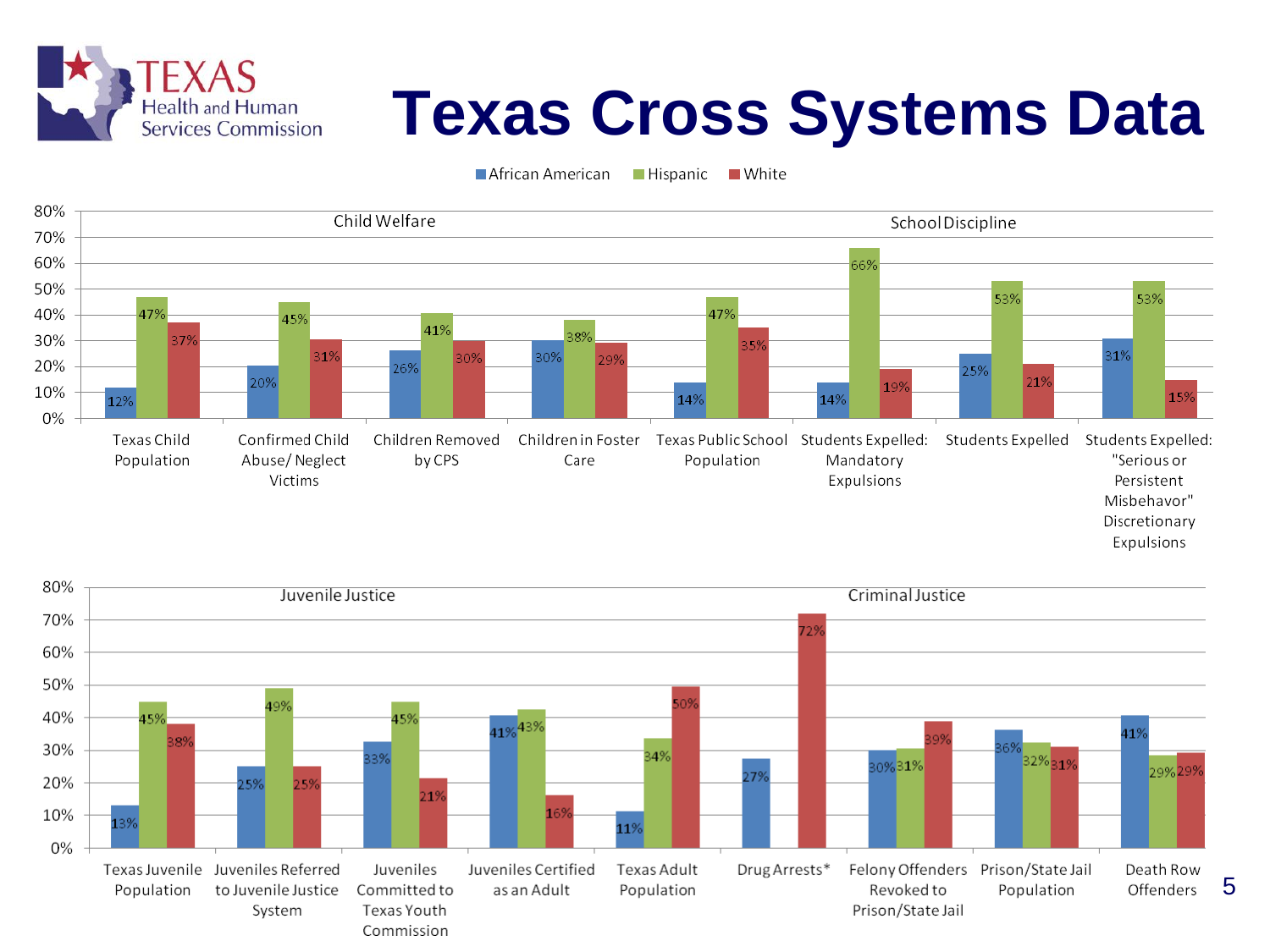

## **Infant Mortality in Texas**

**Infant Mortality Rate by Race/Ethnicity - Texas, 2009** 11.3 12.0 per 1,000 Live Births 10.0 Infant Deaths 8.0 6.9  $6.0$  $5.2$  $5.1$  $6.0$ 4.0  $2.0$  $0.0$ All White Black Other Hispanic Race/Ethnicities  **Healthy People**  Race/Ethnicity Infant Mortality Rate Healthy People 2020 Goal (6.0%)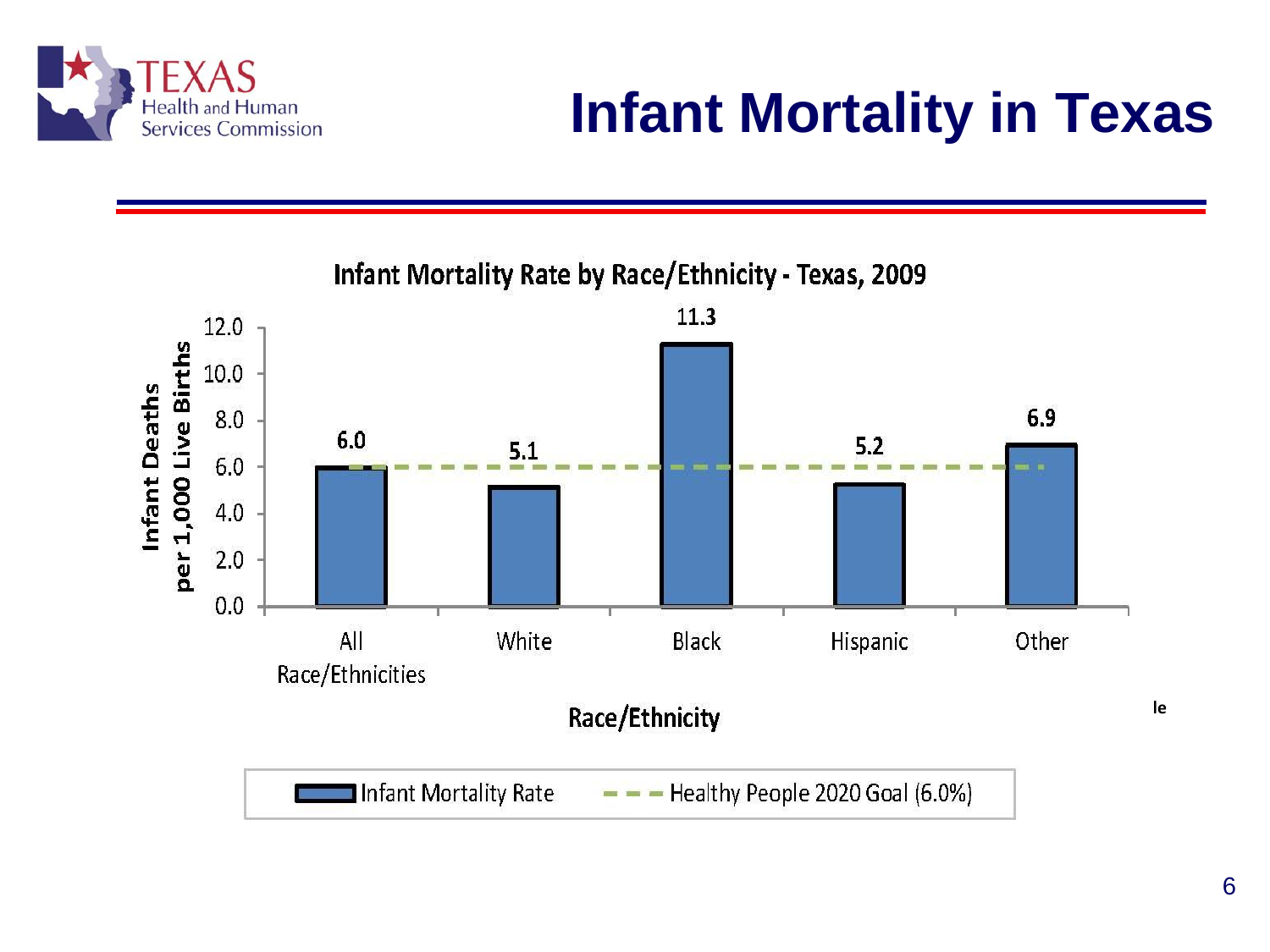

### **Life Expectancy in Texas**

#### **Life Expectancy in Texas**

**Total and by Race (1989 - 2009)** 





2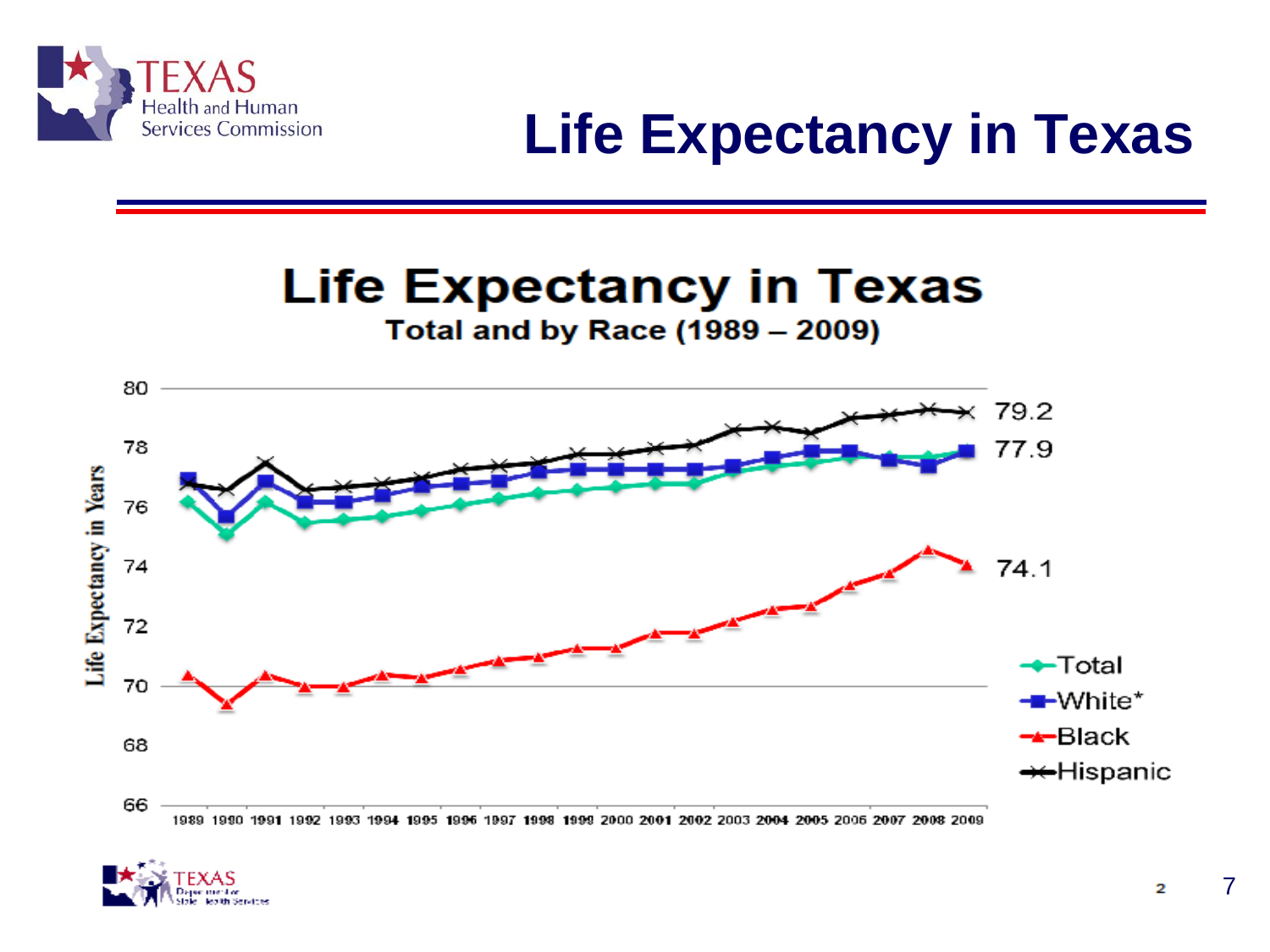Hispanics and African-Americans highly concentrated, in a crescent extending around East Austin.

Hispanics somewhat more dispersed overall than African-Americans.

**Housing Choice Voucher Units By Race** or Ethnicity of Householder, 2006

- $\bullet$  Other
- **Black or African American**
- · Hispanic
	- White, not Hispanic

Source: Housing Authority of the City of Austin Map created by Kate Bushman, 2006.

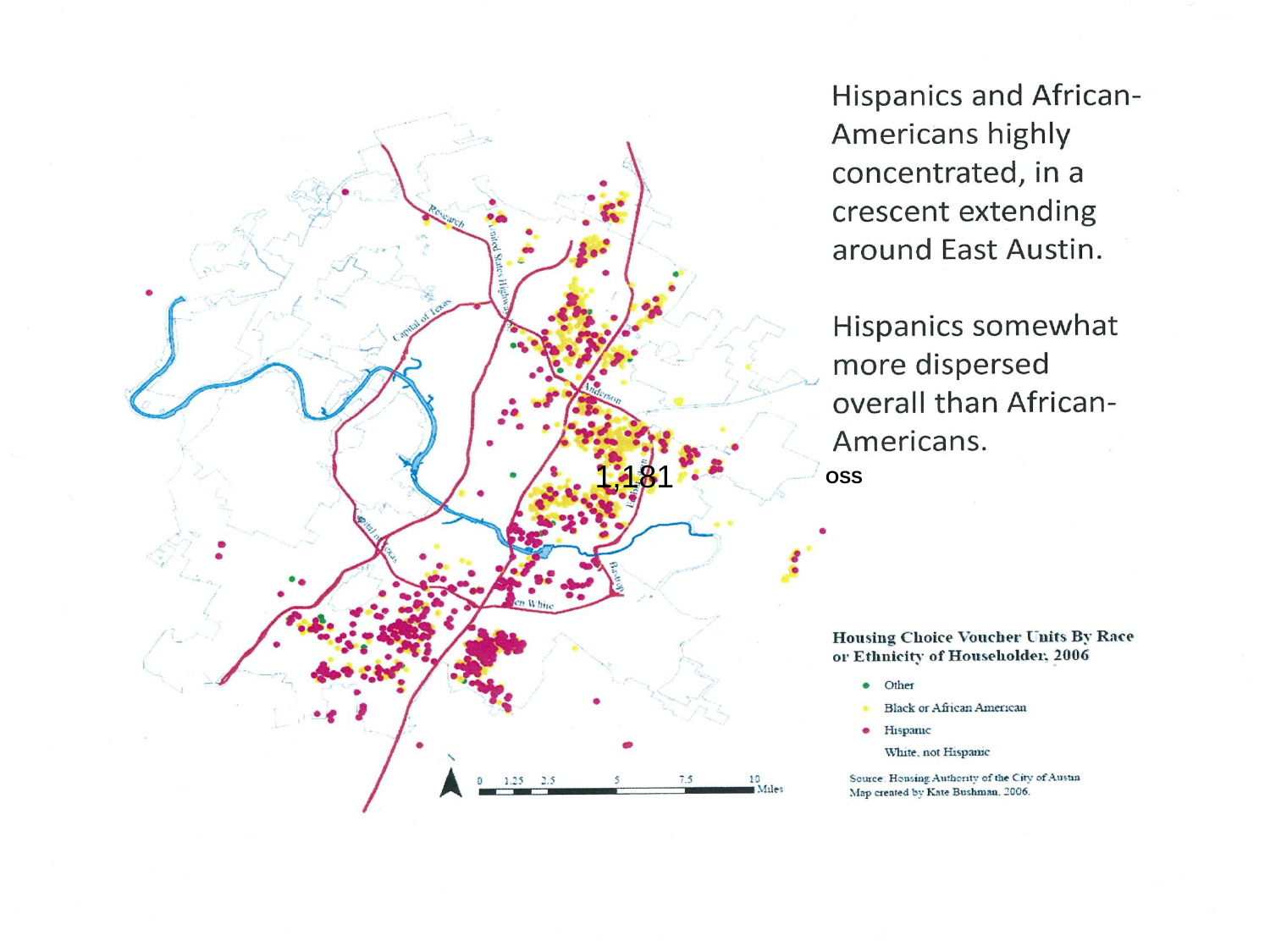Whites are most dispersed throughout the city.

Some even use vouchers west of MoPac, and in the central core.

**Housing Choice Voucher Units By Race** or Ethnicity of Householder, 2006

- $\bullet$  Other
- **Black or African American**
- · Hispanic
- · White, not Hispanic

Source: Housing Authority of the City of Austin Map created by Kate Bushman, 2006.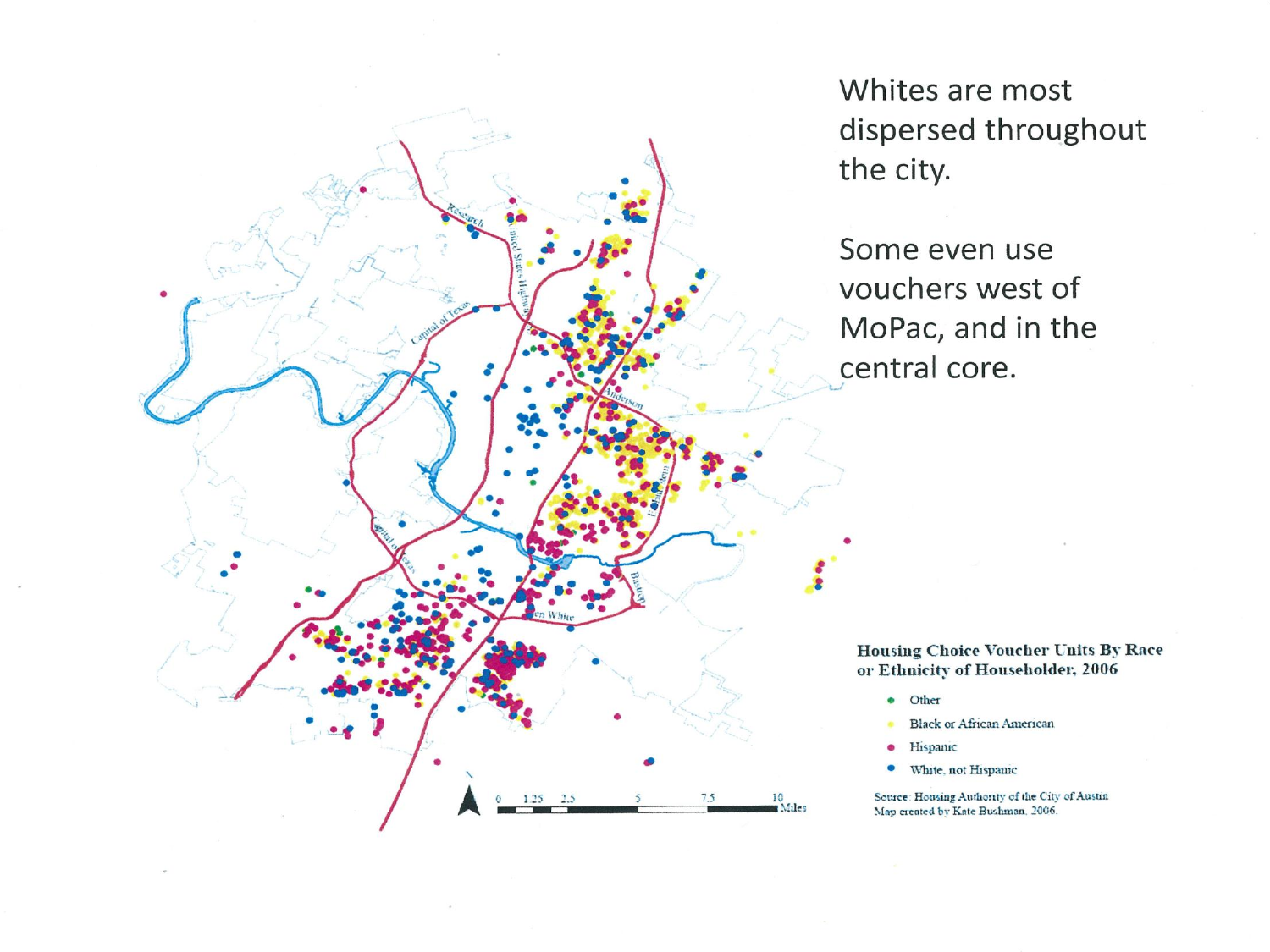

### **ECI- FYI 2012**

| Race/Ethnicity                | Percent |
|-------------------------------|---------|
| Hispanic/Latino               | 53%     |
| White                         | 35%     |
| <b>Black/African American</b> | 11%     |
| Asian/Pacific Islander        | 3%      |
| American Indian/Alaskan       | 1%      |
| Two or More Races             | 1%      |

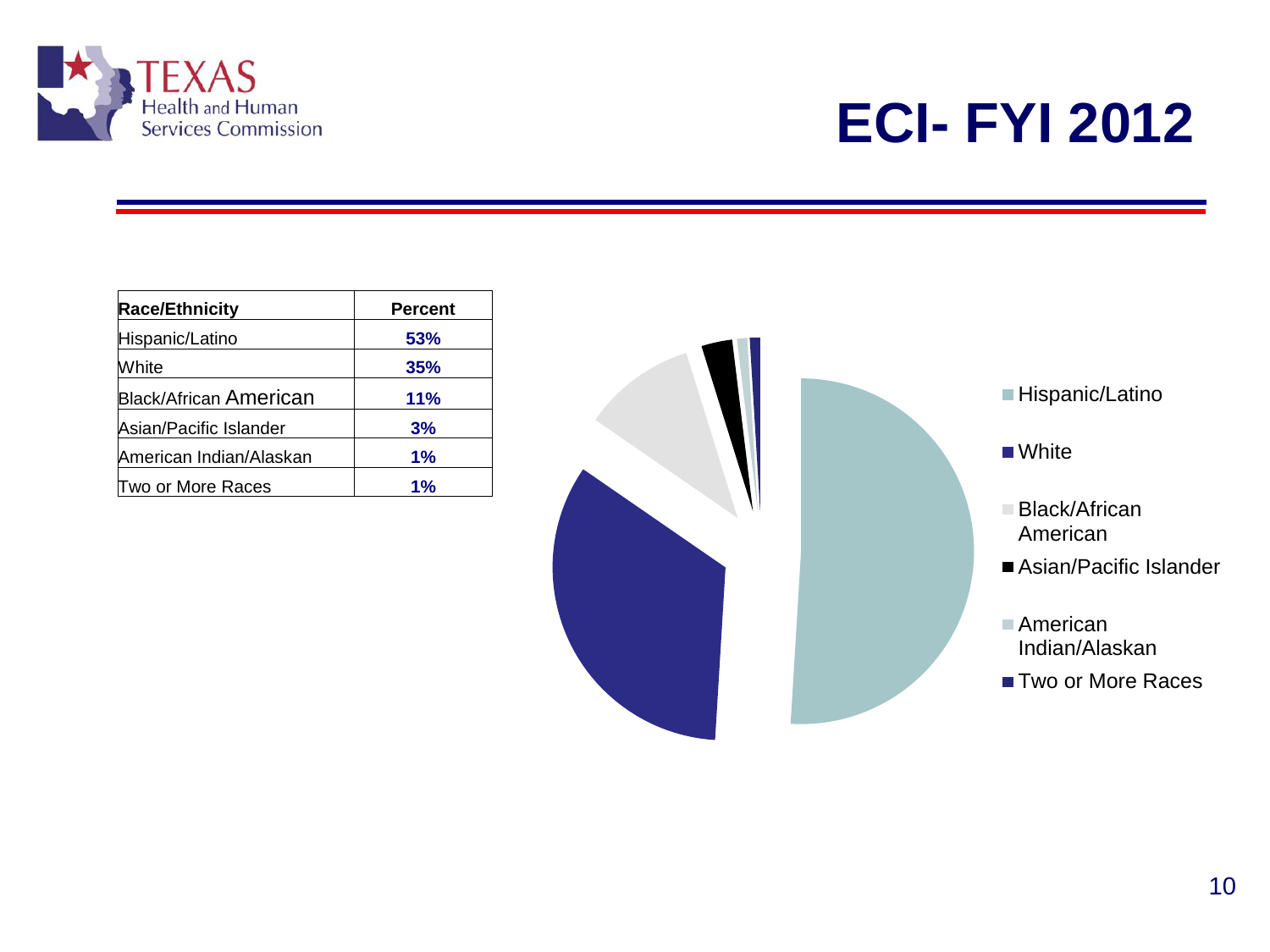



# **Why Are People Poor?**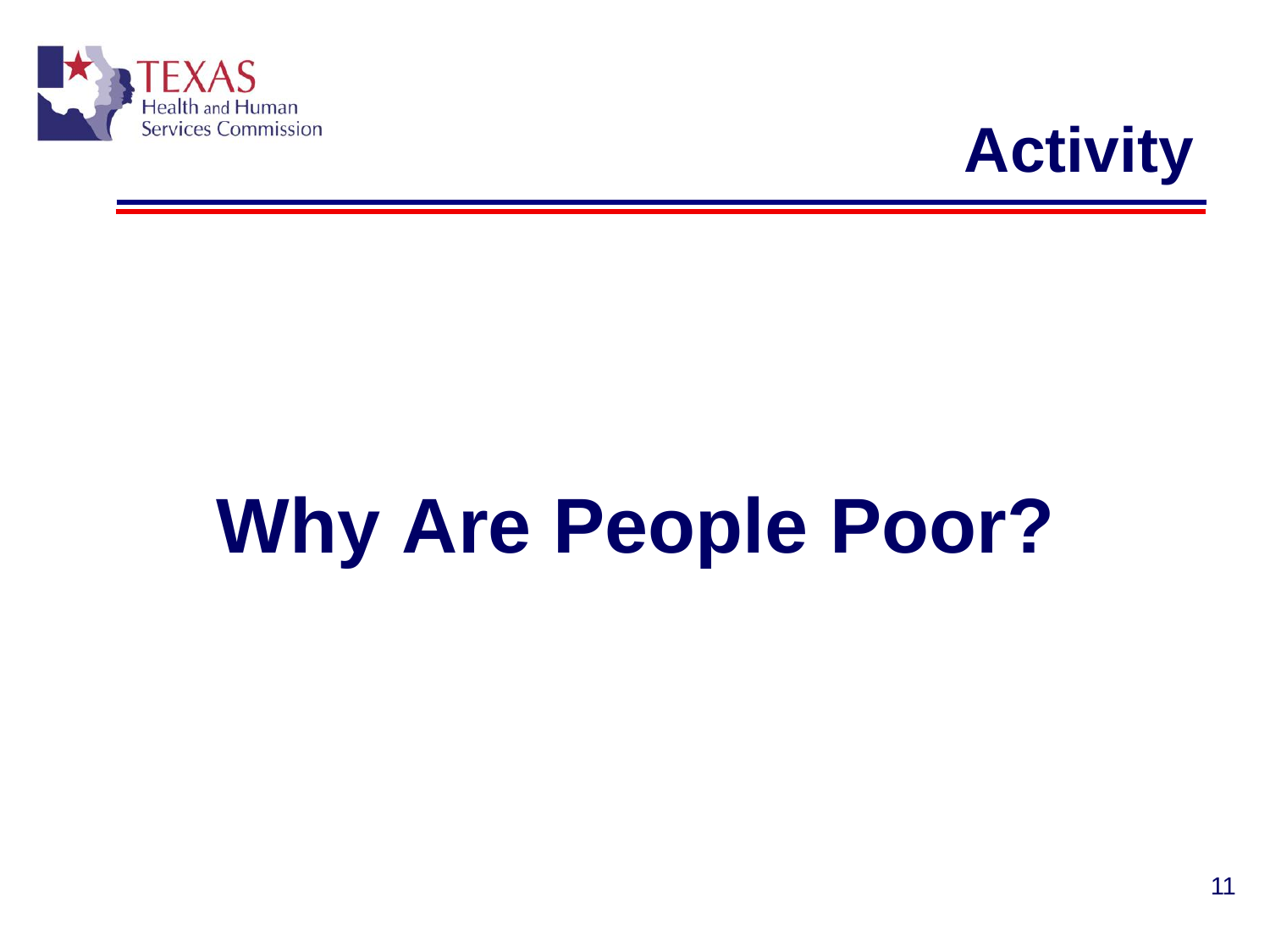

### **Legislation**

- History of Work and H.O.P.E.
- In January 2005, the 79th Texas Legislature passed **Senate Bill 6**.
- In September 2007 the 80th Texas Legislature passed **Senate Bill 758.**
- In September 2010 **the creation of the new Center** by Executive Commissioner Tom Suehs.
- In May 2011 **Senate Bill 501** established in Law an Interagency Council (IC) led by Joyce James and establishes the Center as the state of Texas Office of Minority Health.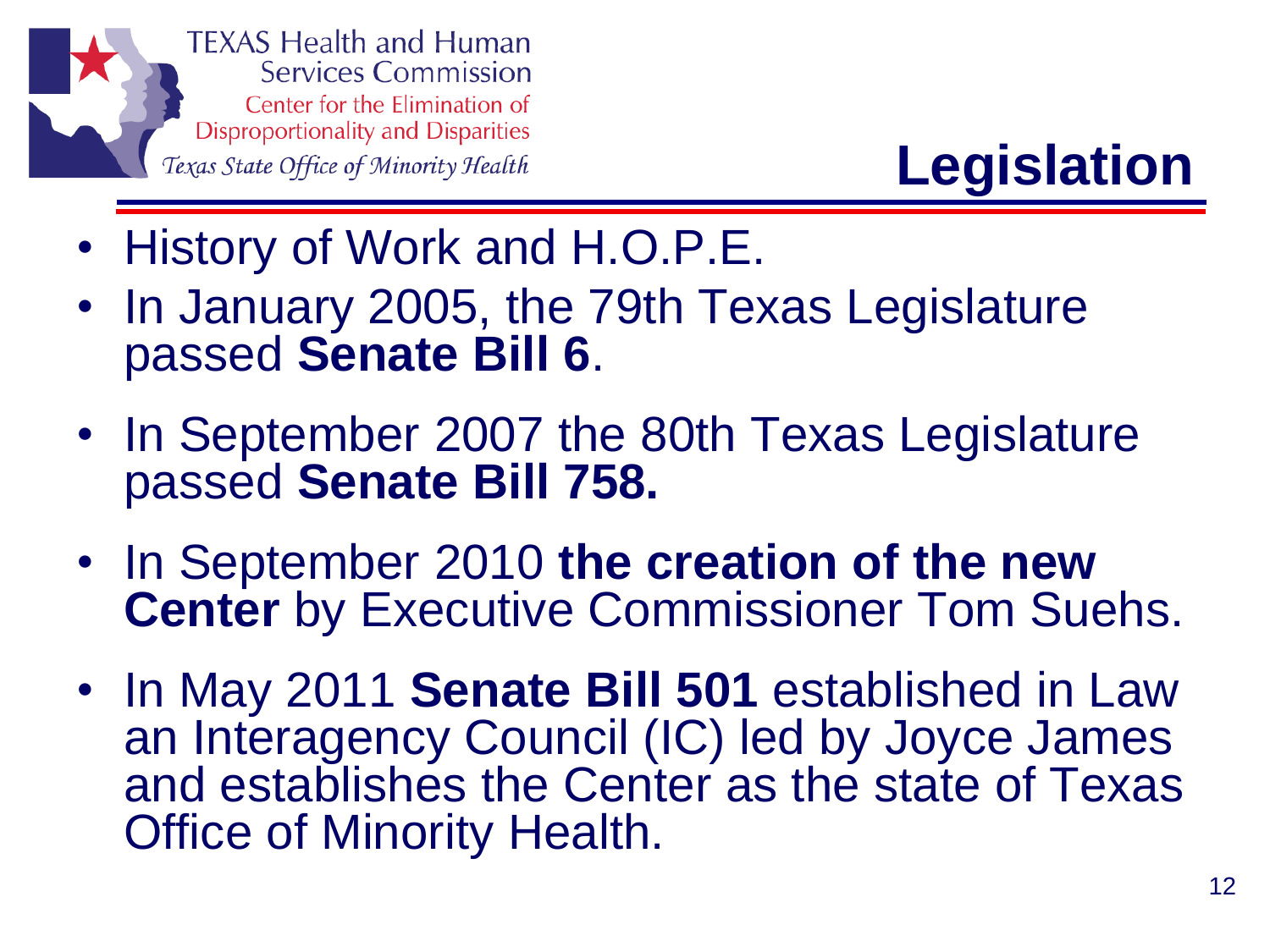

### **SB501 Partners**

- HHSC, CEDD, DADS, DARS, DSHS, DFPS
- Texas Juvenile Justice Department (TJJD)
- Texas Education Association (TEA)
- Office of Court Administration (OCA)
- **Office of Attorney General (OAG)**
- Supreme Court Permanent Judicial Commission for Children, Youth and Families
- Community Based Representative
- Faith-Based Representative
- Foster Care Youth Alumni
- Two Medical Community Representatives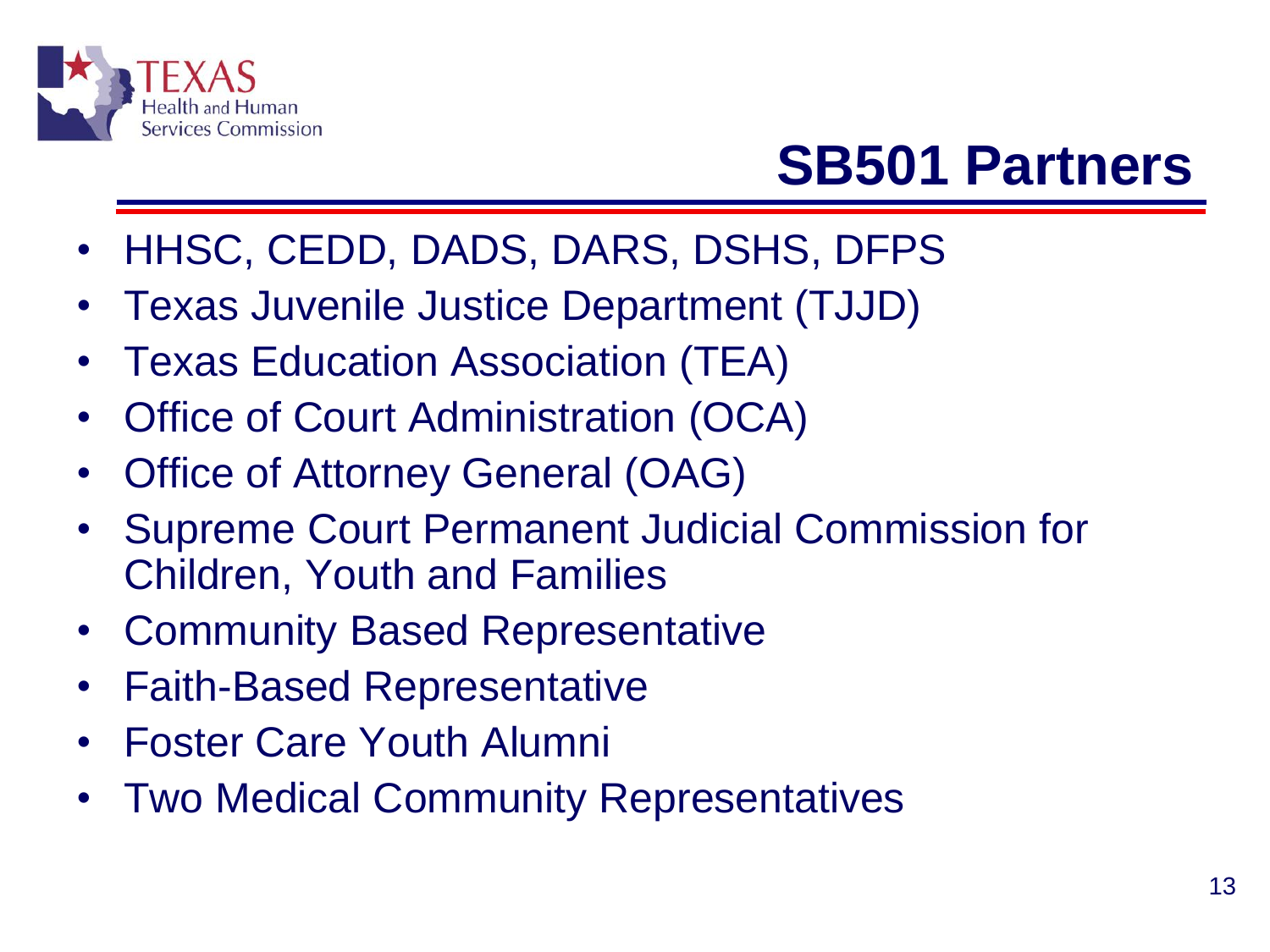



Maxine Jones Robinson

[Maxine.jones-robinson@hhsc.state.tx.us](mailto:Maxine.jones-robinson@hhsc.state.tx.us)

972-283-6426

Damaris Nicholson [Damaris.nicholson@hhsc.state.tx.us](mailto:Damaris.nicholson@hhsc.state.tx.us) 512-424-6570

**https://www.hhsc.state.tx.us/hhsc\_projects/ced d/services-resources.shtml**